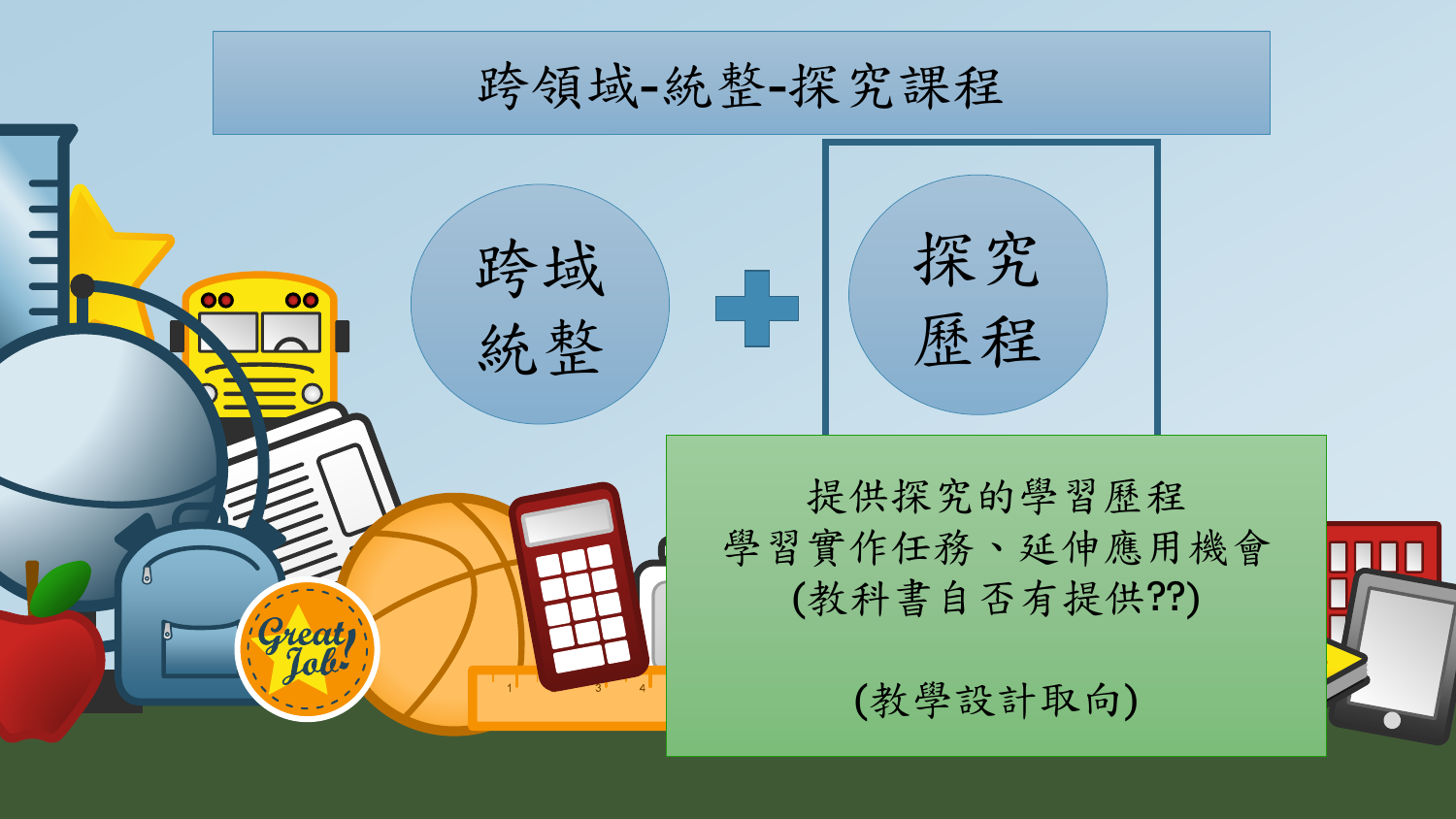

### 探究歷程與素導向教學設計要素之間的關係



**Useful artwork**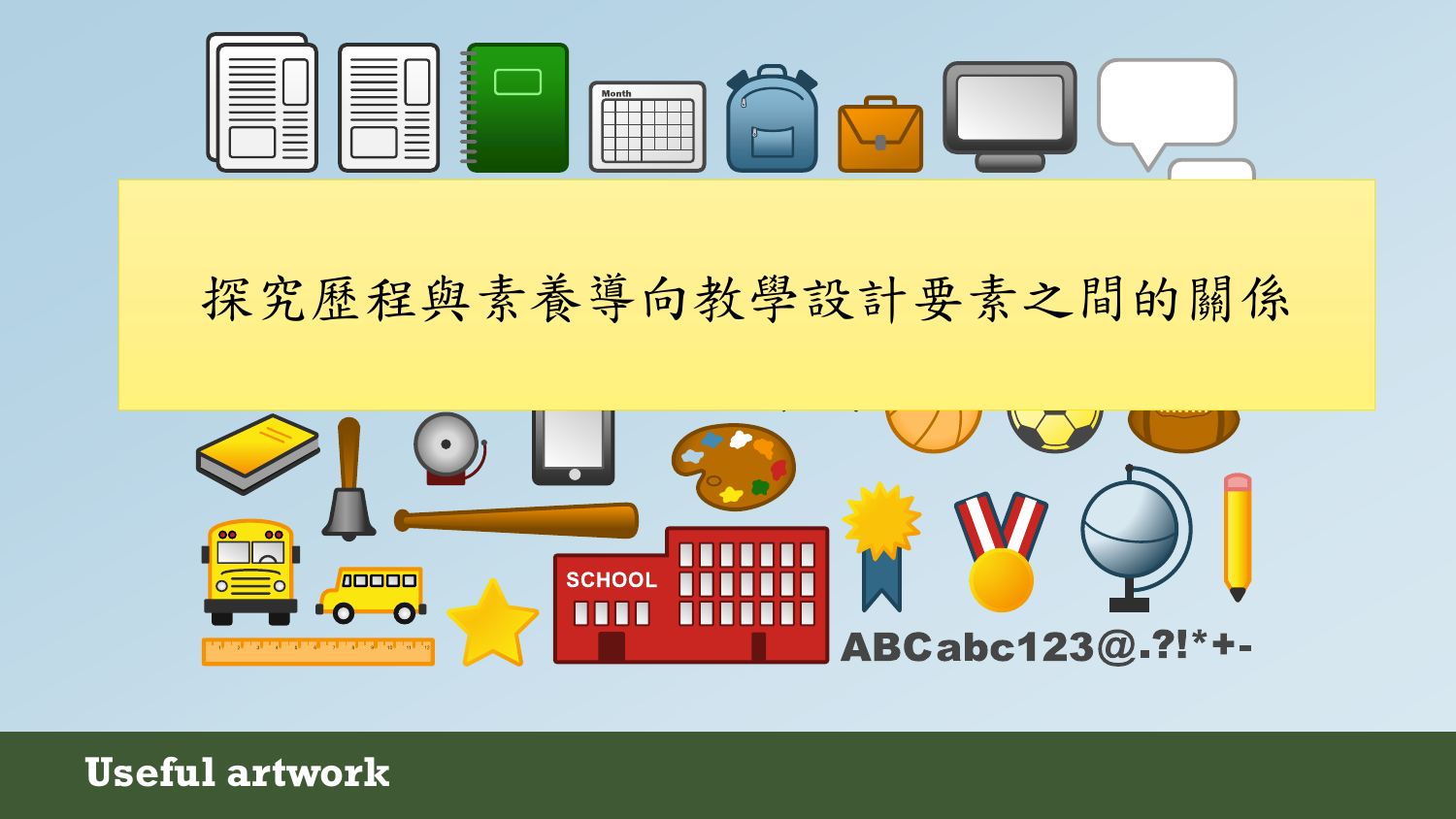

This slide is static and does not animate.

### 基本探究歷程

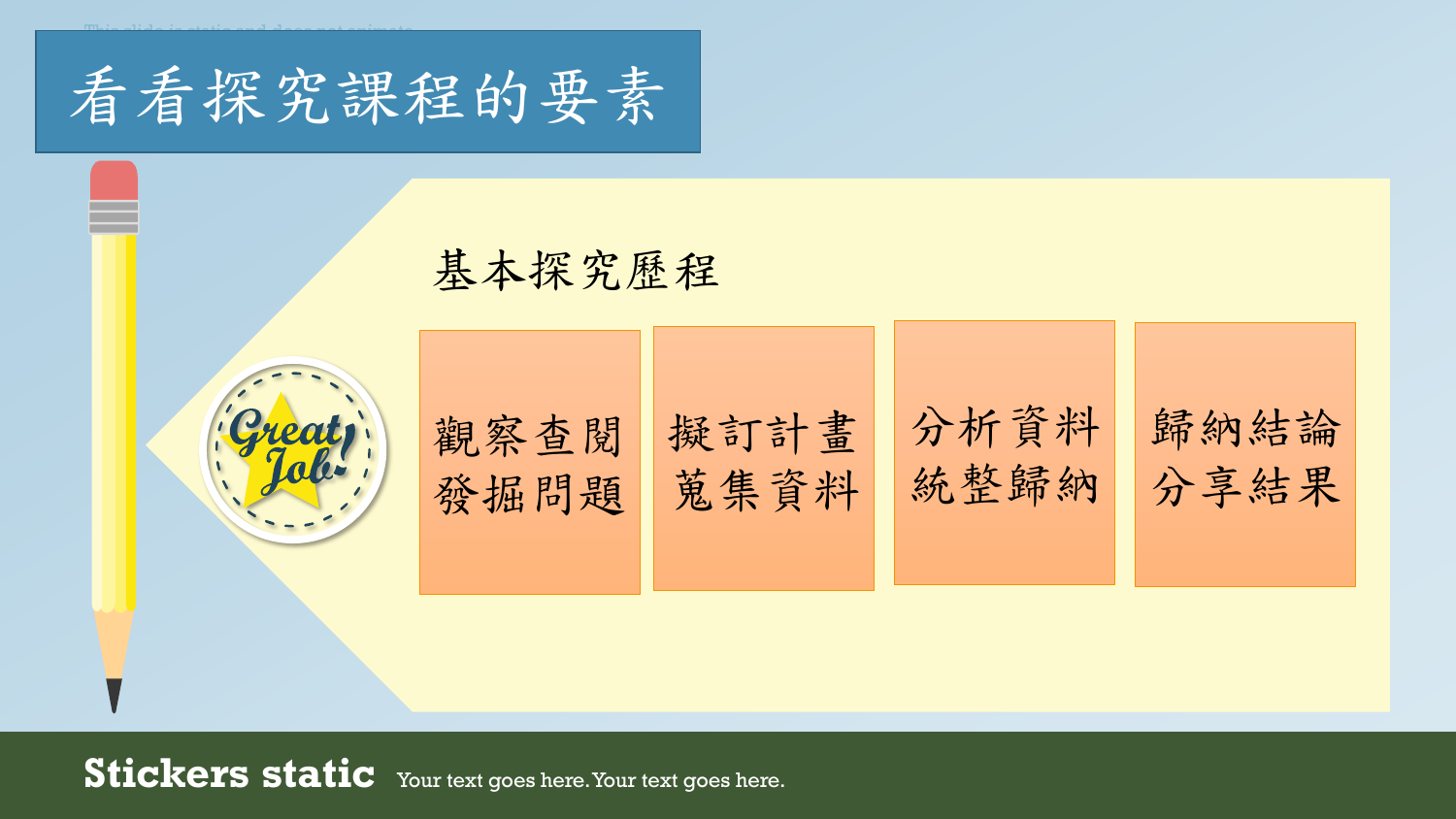$5-1-2.2$  / 51

## 一、學校轉化新課綱的實施原則

(二)素養教學

伍

2. 素養導向教學的四大原則



### 參照各領域 / 科目之核心素養、學習重點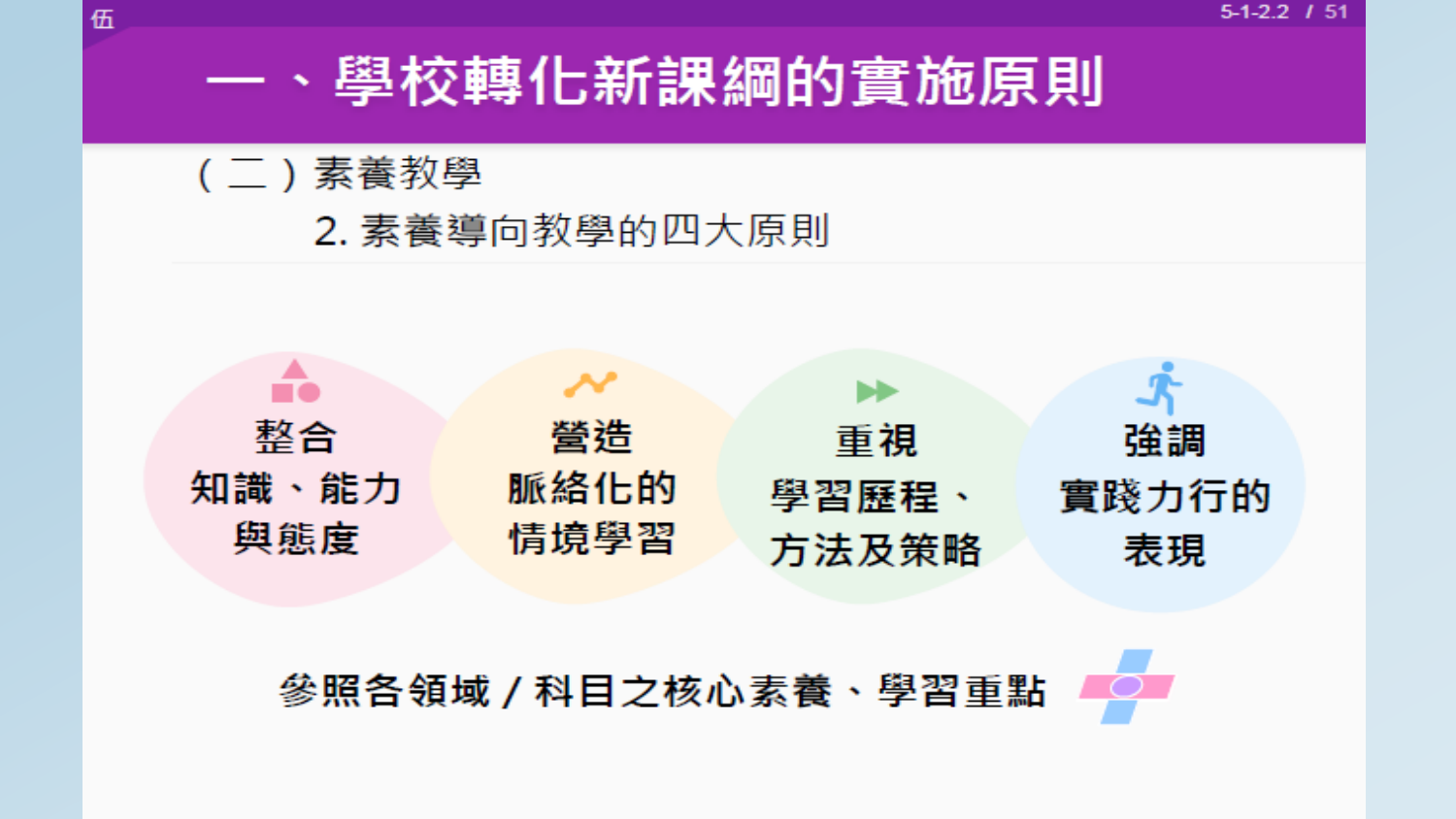## 一、學校轉化新課綱的實施原則

#### (二)素養教學

伍

#### 5. 素養導向教學的基本元素

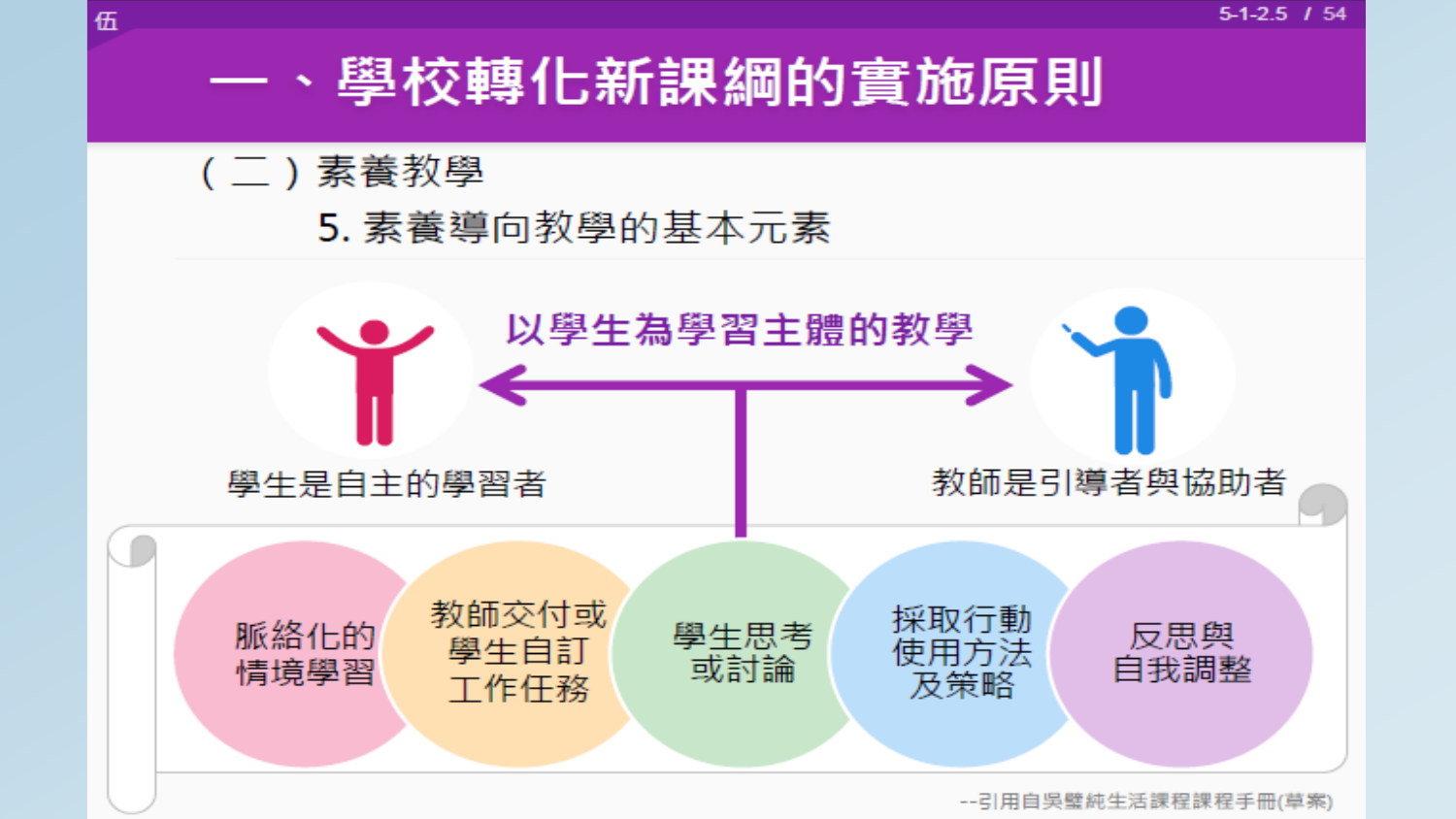# 素養導向教學基本要素對照探究學習的特質

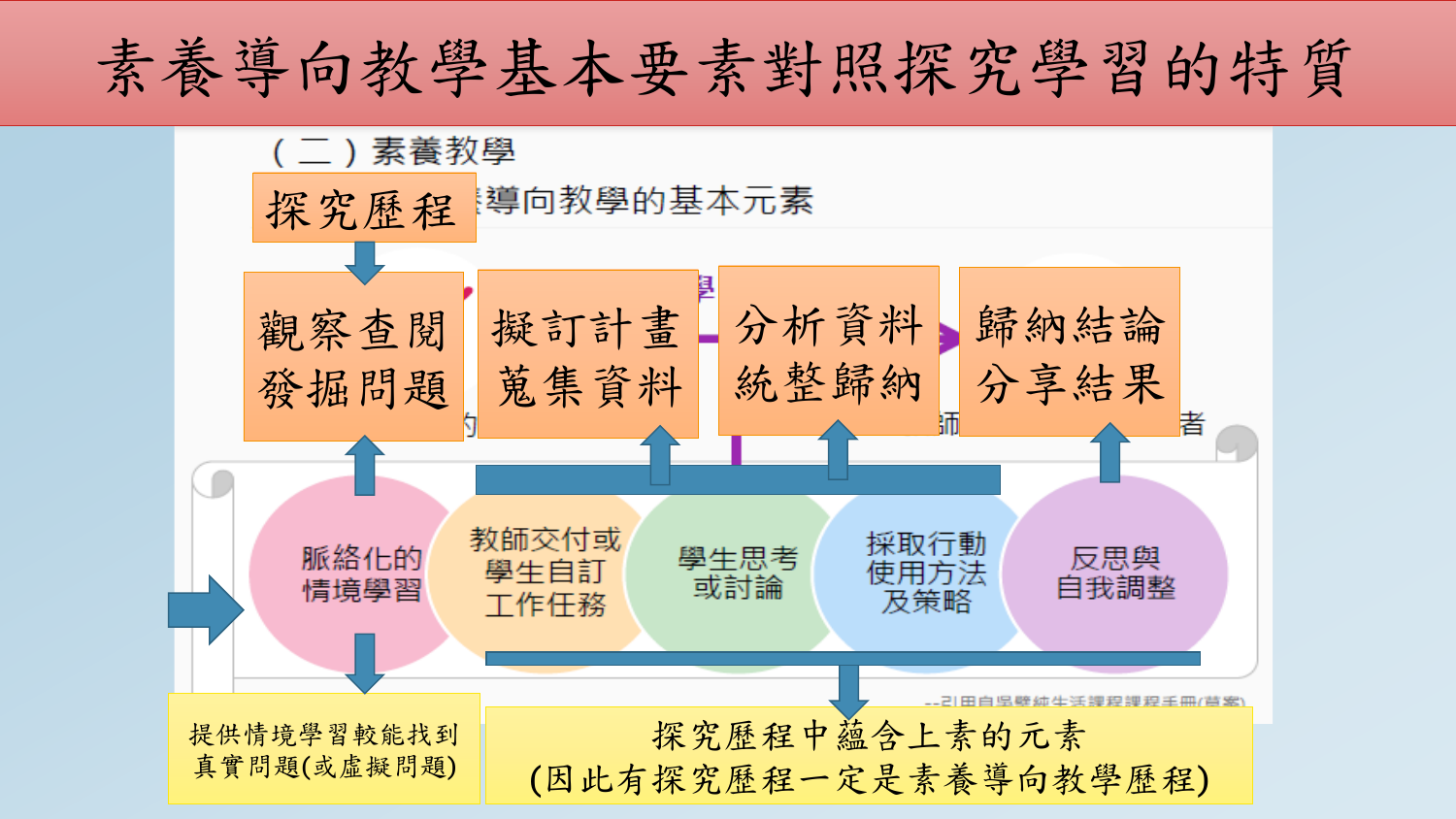探究課程的指導類型

This slide is static and does not animate.

探究歷程

| 觀察查閱 擬訂計畫 | 分析資料      | 歸納結論 |
|-----------|-----------|------|
| 發掘問題 宽集資料 | 統整歸納 分享結果 |      |

依照教師和學生在探究過程中所扮演的角色 而言,探究教學法可以分類為 1、指導式探究(guided inquiry)。 2、非指導式探究(unguided inquiry)。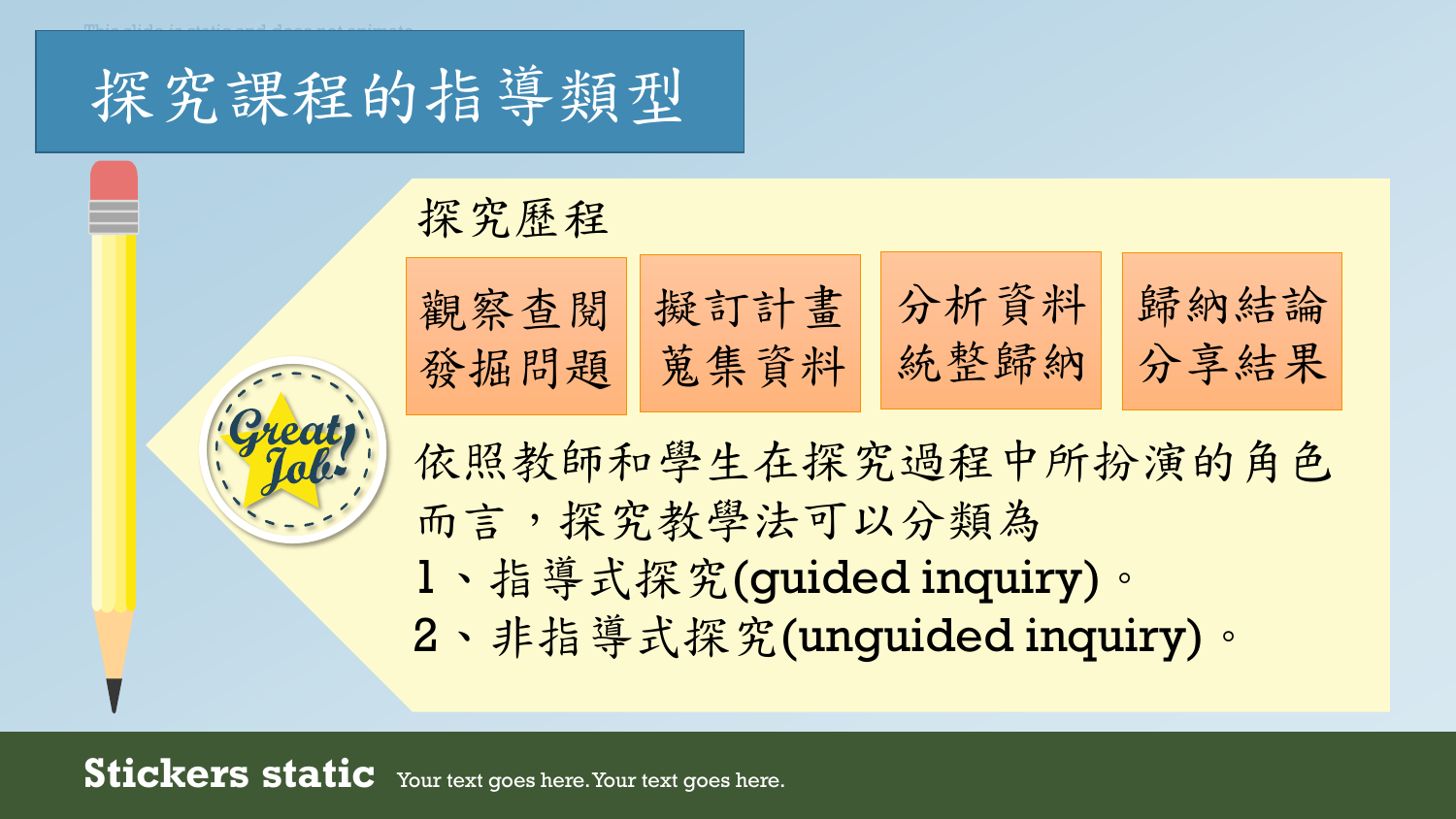再看看探究課程的要素 。

This slide is static and does not animate.

發掘問題 擬訂計畫 蒐集資料 分析資料 統整歸納 歸納結論 分享結果

1.指導式探究:主要目的在於教導學生 學習,也就是協助學生「學習如何學習」, 這是一種極為重要的基本學術能力;教師可 在學生進行探究之前或在探究之中給予指示 和引導,再讓學生實際進行探究並自行發現 答案之所在,兼顧了教師和學生的角色。

**Stickers static** Your text goes here. Your text goes here.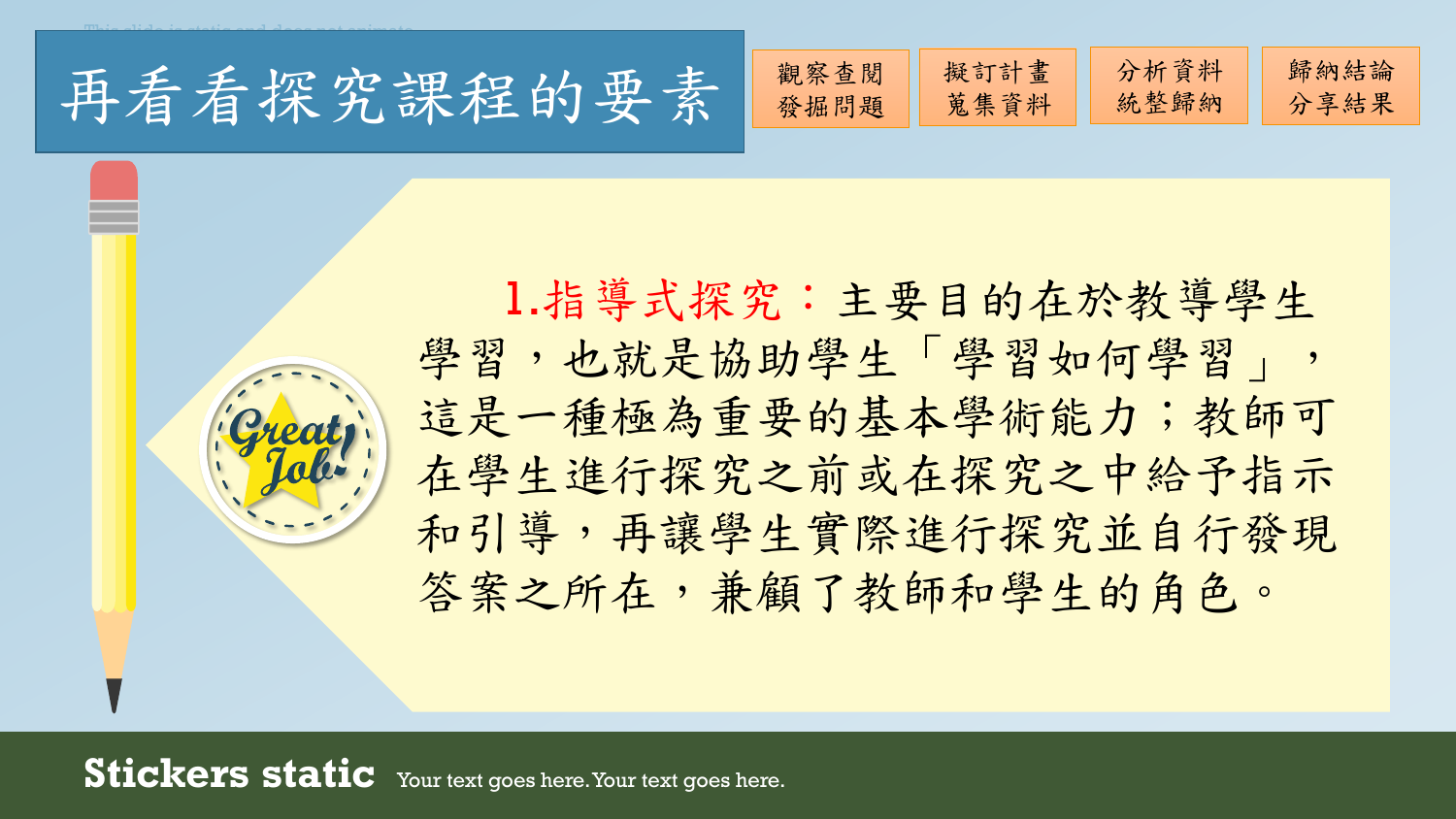再看看探究課程的要素

This slide is static and does not animate.

|  | 察查閱<br>發掘<br>題<br>$\mathbf{p}$ | 擬訂計畫<br>資料<br>兒 | ` 牂<br>U<br>約<br>ろか<br>一个 | 結論<br>$\sim$ $\sim$ |
|--|--------------------------------|-----------------|---------------------------|---------------------|
|--|--------------------------------|-----------------|---------------------------|---------------------|

1.指導式探究:簡言之,在指導式探究教 學中,教師在提出問題、促進反應、組織材 料和情境上皆有相當重要的任務,教師可說 是整個學習的領導者和組織者。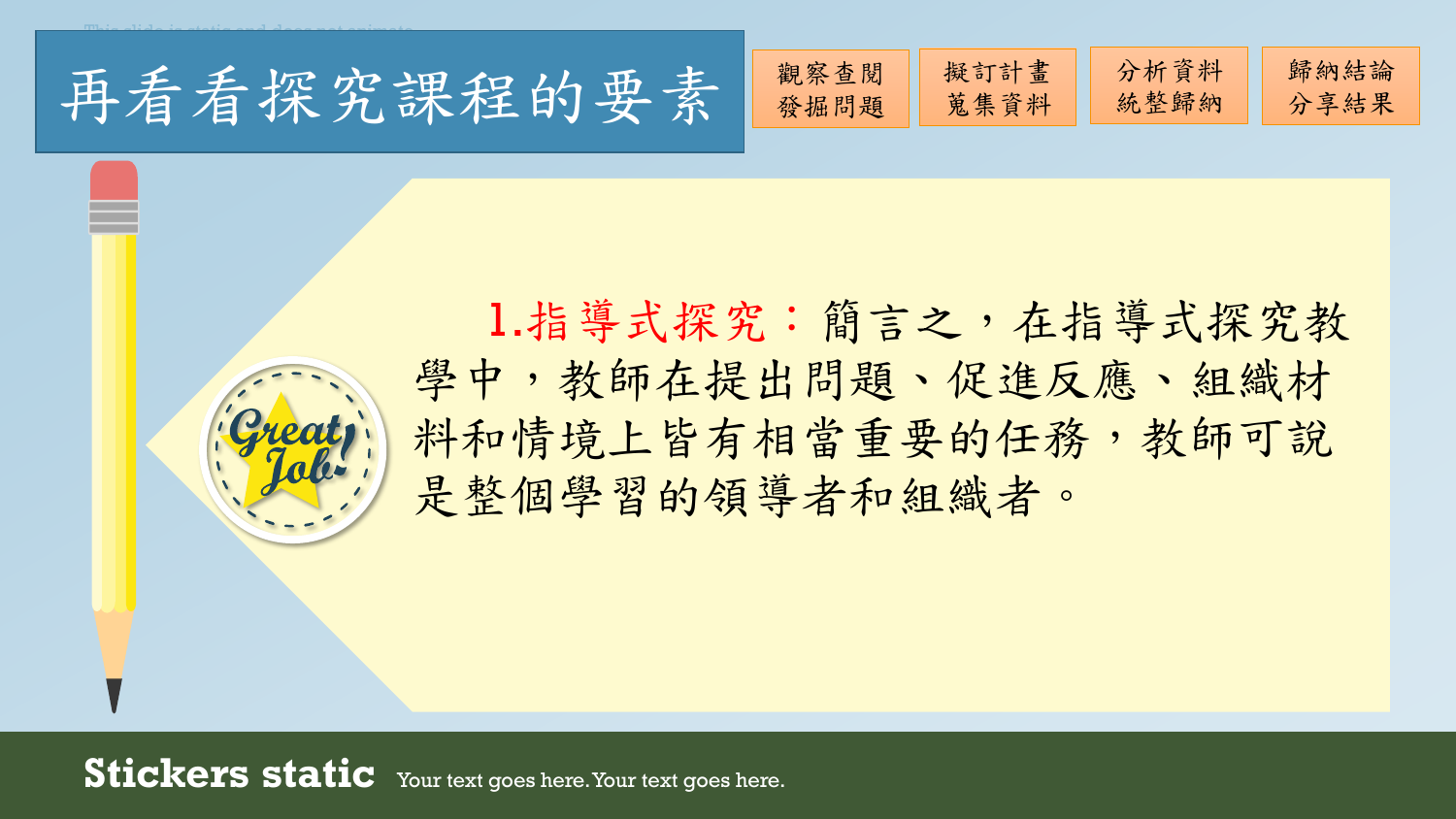再看看探究課程的要素 。

This slide is static and does not animate.

2.非指導式探究:皮亞傑(J. Piaget)認為 並不是每一個小學階段的兒童皆有完全自由 探究和發現的能力,所以,在進行非指導式 探究時,要注意的是,並非所有的學生皆適 合使用非指導式探究的教學法。

發掘問題

擬訂計畫

分析資料

歸納結論

分享結果

統整歸納

蒐集資料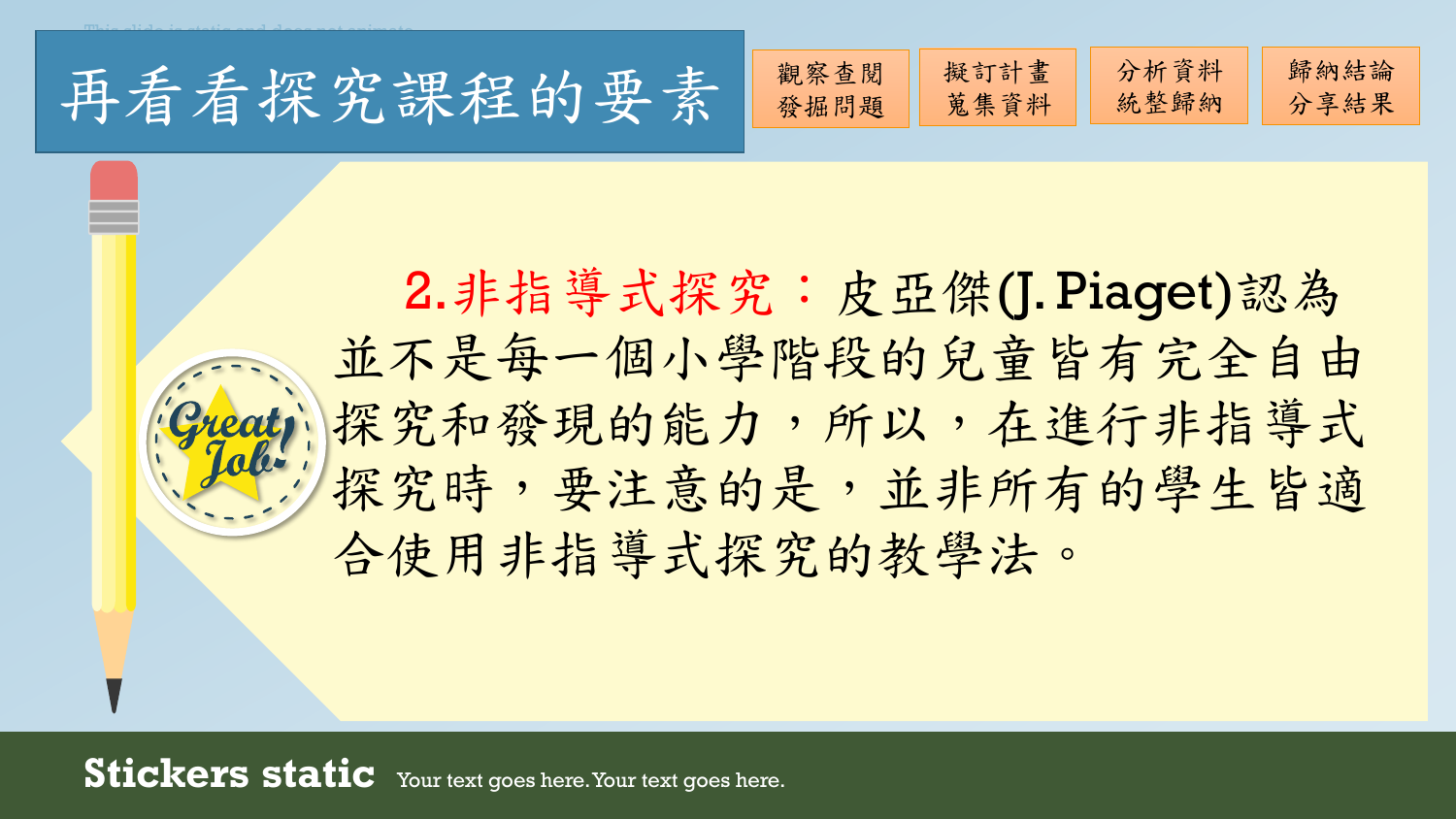再看看探究課程的要素

| 閲<br>畫<br>奚<br>ã<br>日<br>色<br>伙<br>stel<br>ロデ<br>鬼<br>景貝<br>$H_{\rm H}$ | 不十<br>卶<br>D. | 論<br>$\mathbb{R}^n$<br>田<br>与<br>-- |
|-------------------------------------------------------------------------|---------------|-------------------------------------|
|-------------------------------------------------------------------------|---------------|-------------------------------------|

2.非指導式探究:美國科學教育學者卡林及桑 德(Carin & Sund, 1985)即認為學生要從事非指導 式的探究學習時,必須 1、自己能夠發掘問題。

This slide is static and does not animate.

2、提出其所欲探討的問題。學生是主動的、積極的,教 師居於協助的地位,不給予任何的指導,

3、整個探究過程中完全由學生自行決定所需蒐集的資料, 並加以整理。

4、最後自行獲得答案,解決問題。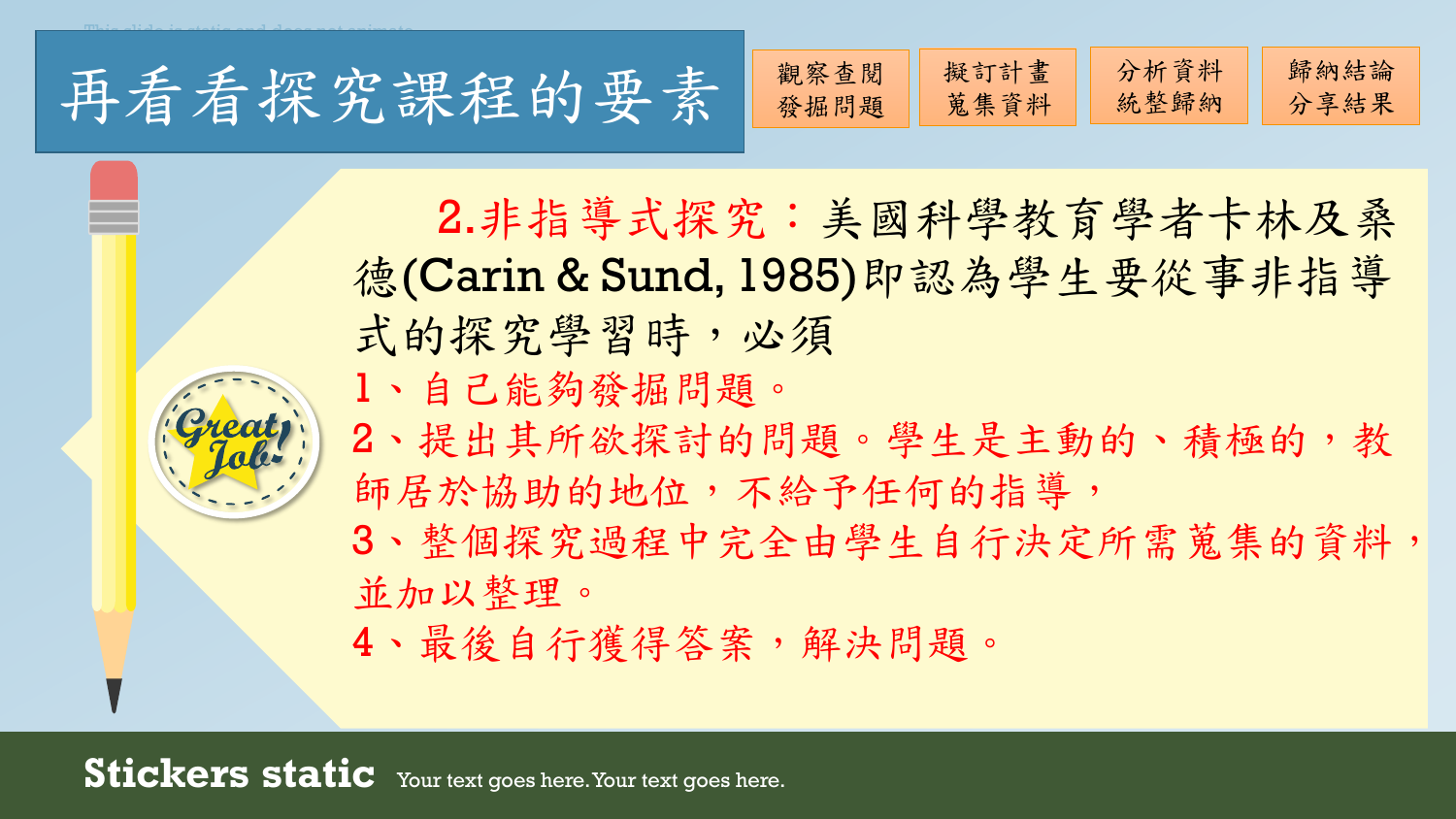再看看探究課程的要素 譜

This slide is static and does not animate.



2.非指導式探究:因此,實施非指導式 探究教學的學生,必須曾接受過多次指導發 現法的探究活動經驗,具備發現和解決科學 問題的過程技能,以及充分的科學知識。教 師在整個過程中,只提供材料和提出一些簡 單的問題,給予學生充分的鼓勵。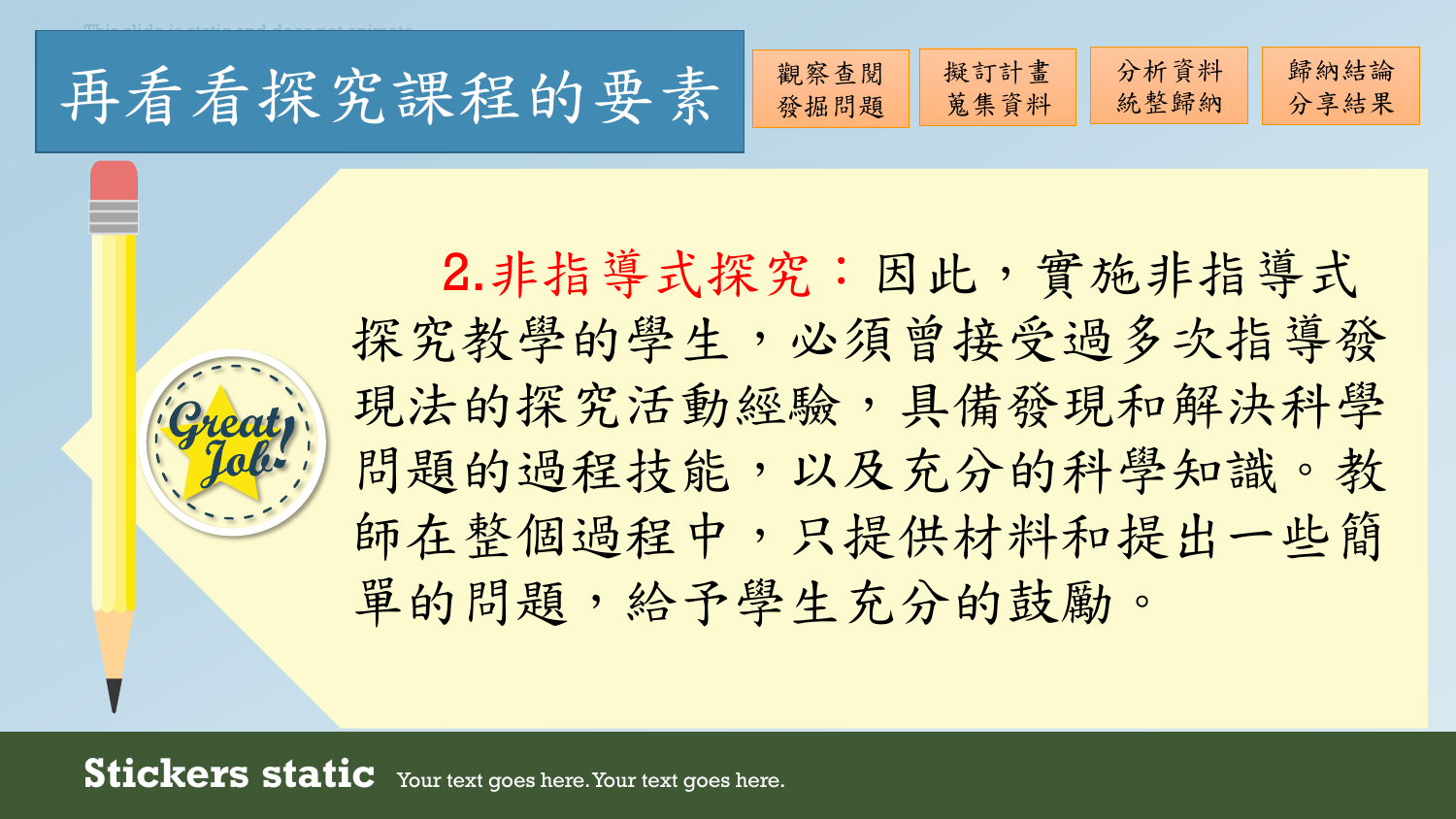